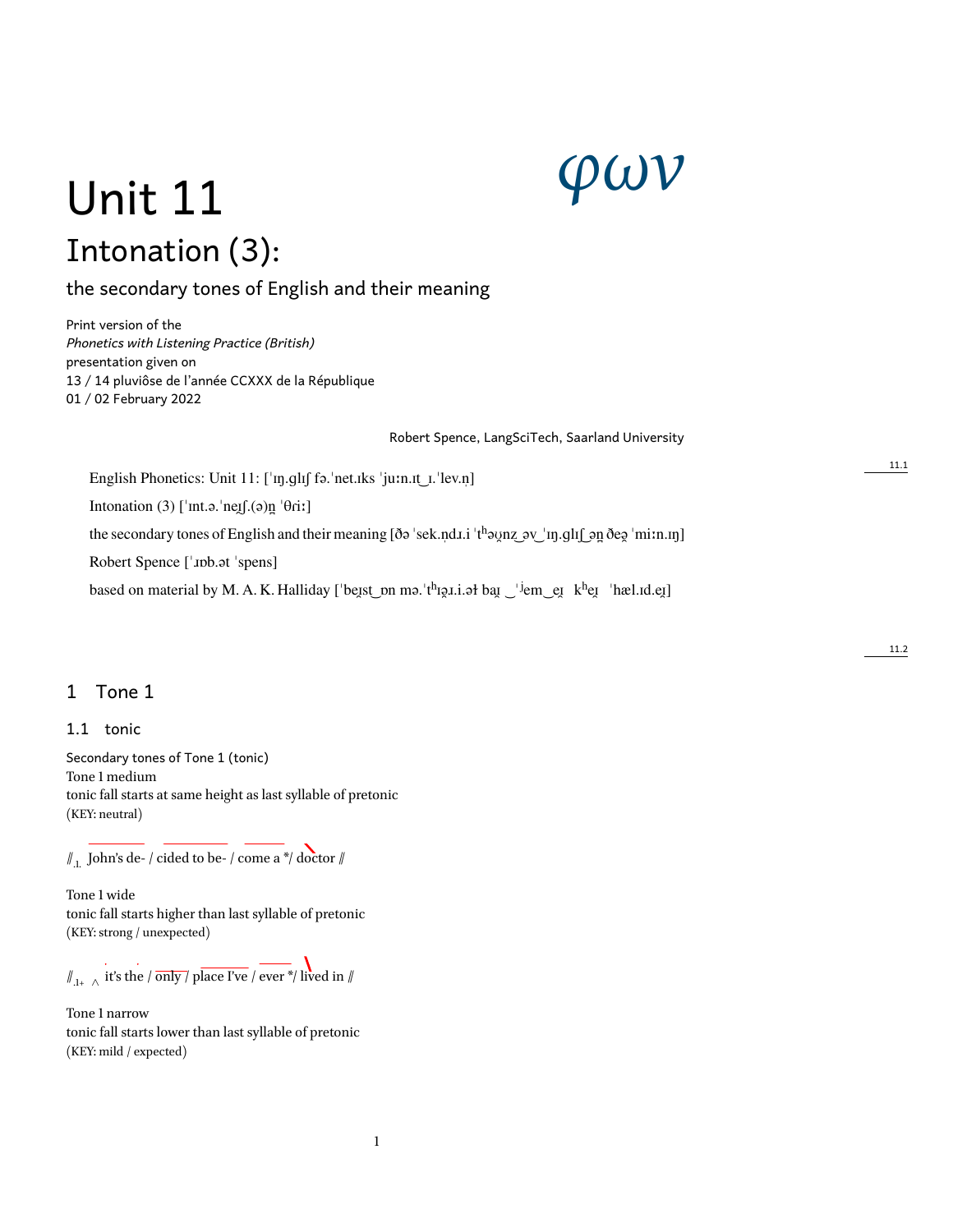$/\!\!/_{1}$ - how can an / ashtray be \*/ vegetable  $/$ ('20 Fragen')

#### 1.2 pretonic

Secondary tones of Tone 1 (pretonic) Tone 1 level each pretonic foot has level tone; pretonic feet at same height (before medium fall), stepping up (before wide fall), stepping down (before narrow fall) (KEY (FORCE): neutral) (examples: previous slide)

Tone 1 bouncing each pretonic foot 'bounces' (down and up) often with 'wide' tonic (KEY (FORCE): forceful)

 $\mathcal{U}_{1+}$  why don't you / ask him to / give you your \*/ money back  $\mathcal{U}$ 

Tone 1 listing pretonic resembles sequence of tone  $3$  + tone  $3$   $(\ldots)$ 

//…1. *<sup>∧</sup>* <sup>a</sup> / pound of / apples / *<sup>∧</sup>* <sup>a</sup> / grapefruit / *<sup>∧</sup>* and / half a dozen \*/ oranges //

# 2 Tone 2

#### 2.1 tonic

Secondary tones of Tone 2 (tonic) Tone 2 rising unmarked: 'normal question'

 $\mathcal{U}_2$  have you / seen their / new \*/ house  $\mathcal{U}_2$ 

Tone 2 falling-rising tonic falls (focus) then rises (speech function), sharp change of direction marked: 'specifying the point of the query'

 $\mathbb{Z}_{2}^{\prime}$  have you / seen their / new  $\mathbb{\H}^{\prime}$  house  $\mathbb{Z}^{\prime}$ 

\*//*ᇞ* couldn't we go / out / just for an / hour / Daphne //

\*/<sub>/2</sub> honestly // \*//<sub>2</sub> why //

11.4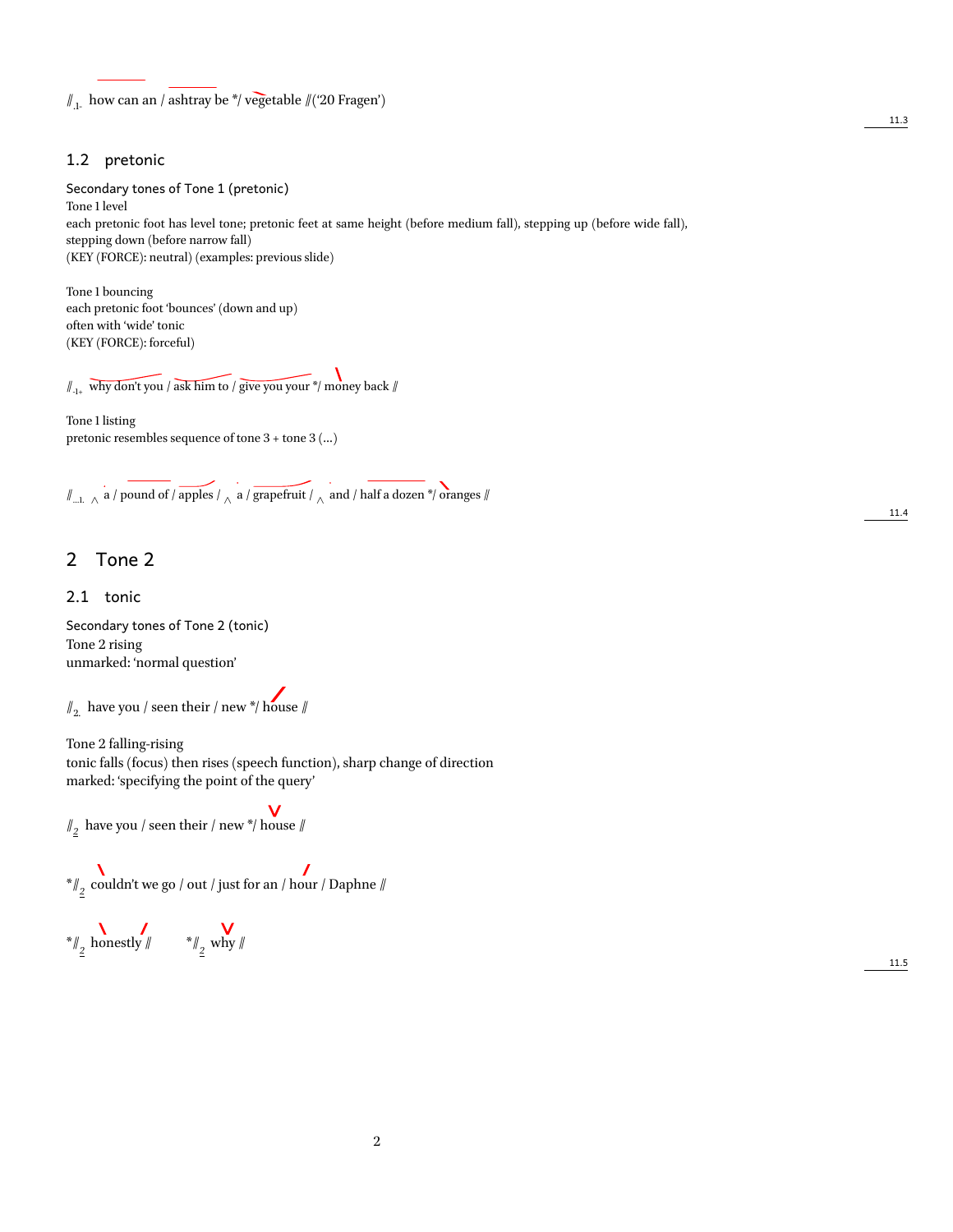#### 2.2 pretonic

Secondary tones of Tone 2 (pretonic) Tone 2 high pretonic feet are high and level KEY: neutral

 $\mathbf{V}$  $\mathcal{U}_{1,2}^{\perp}$  have you / seen their / new  $\mathcal{\text{*}}$ / house  $\mathcal{U}$ 

Tone 2 low pretonic feet are low and level KEY: intense (surprise / disapproval / concern) (in U.S. English: neutral)

- -Ξ.

 $/\!\!/_{\scriptscriptstyle +2.}$ don't you / think you \*/ ought to / tell them //

# 3 Tone 3

3.1 pretonic

Secondary tones of Tone 3 (pretonic) Tone 3 mid pretonic feet are mid and level (KEY: confirmatory / reassuring)

//.3 *<sup>∧</sup>* I / don't sup- / pose it / really \*/ matters //

Tone 3 low pretonic feet are low and level (KEY: unconcerned / uncertain)

//-3 *<sup>∧</sup>* I / don't sup- / pose it / really \*/ matters //

Neither of these choices of pretonic is available before the 'tone 3' tonic segment of compound tones 13 and 53. 11.7

11.6